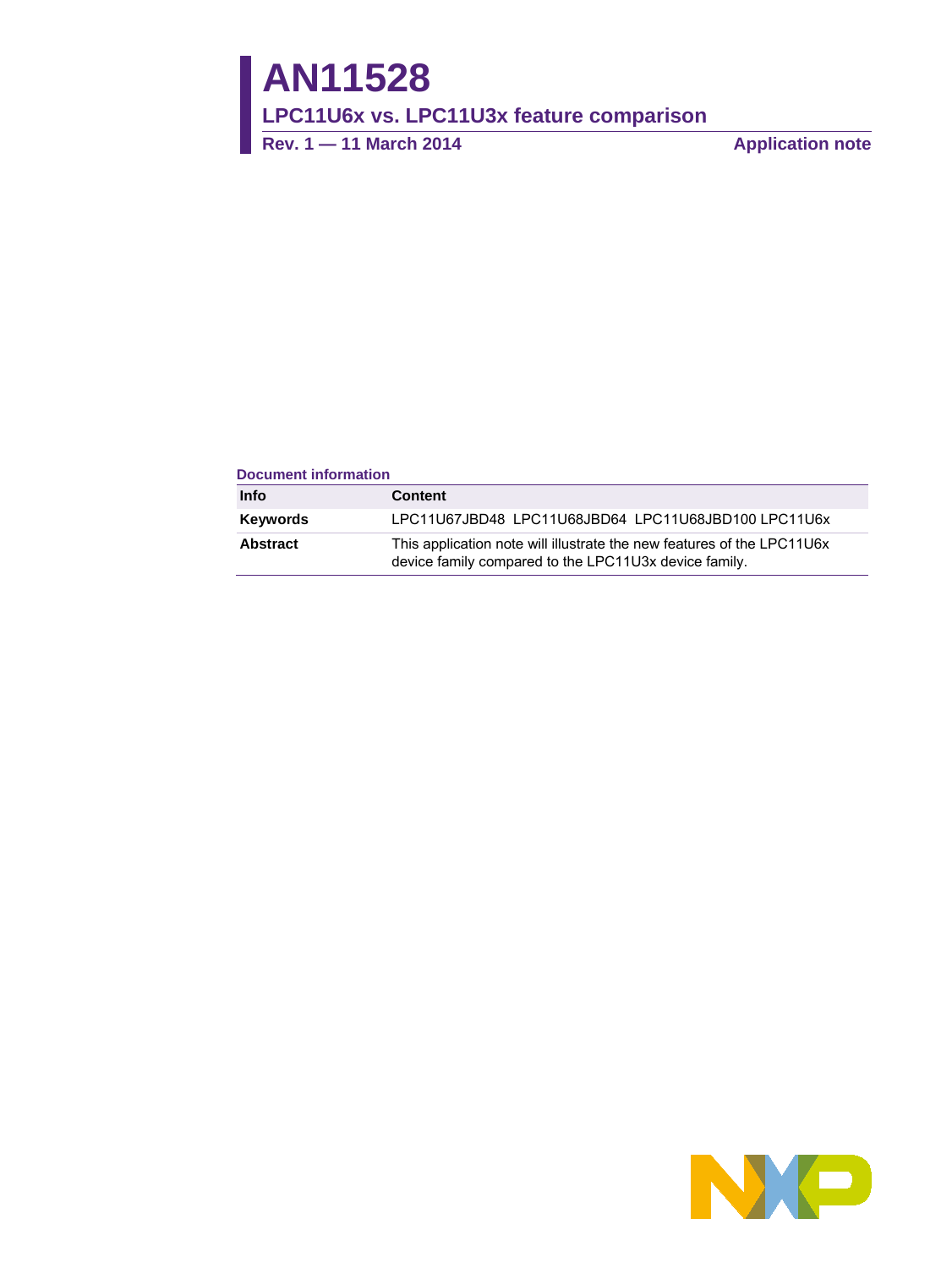#### **Revision history**

| <b>Rev</b> | Date     | <b>Description</b> |
|------------|----------|--------------------|
| л          | 20140311 | Initial version.   |

# **Contact information**

For more information, please visit: [http://www.nxp.com](http://www.nxp.com/)

For sales office addresses, please send an email to: [salesaddresses@nxp.com](mailto:salesaddresses@nxp.com)

AN11528 All information provided in this document is subject to legal disclaimers. © NXP B.V. 2014. All rights reserved.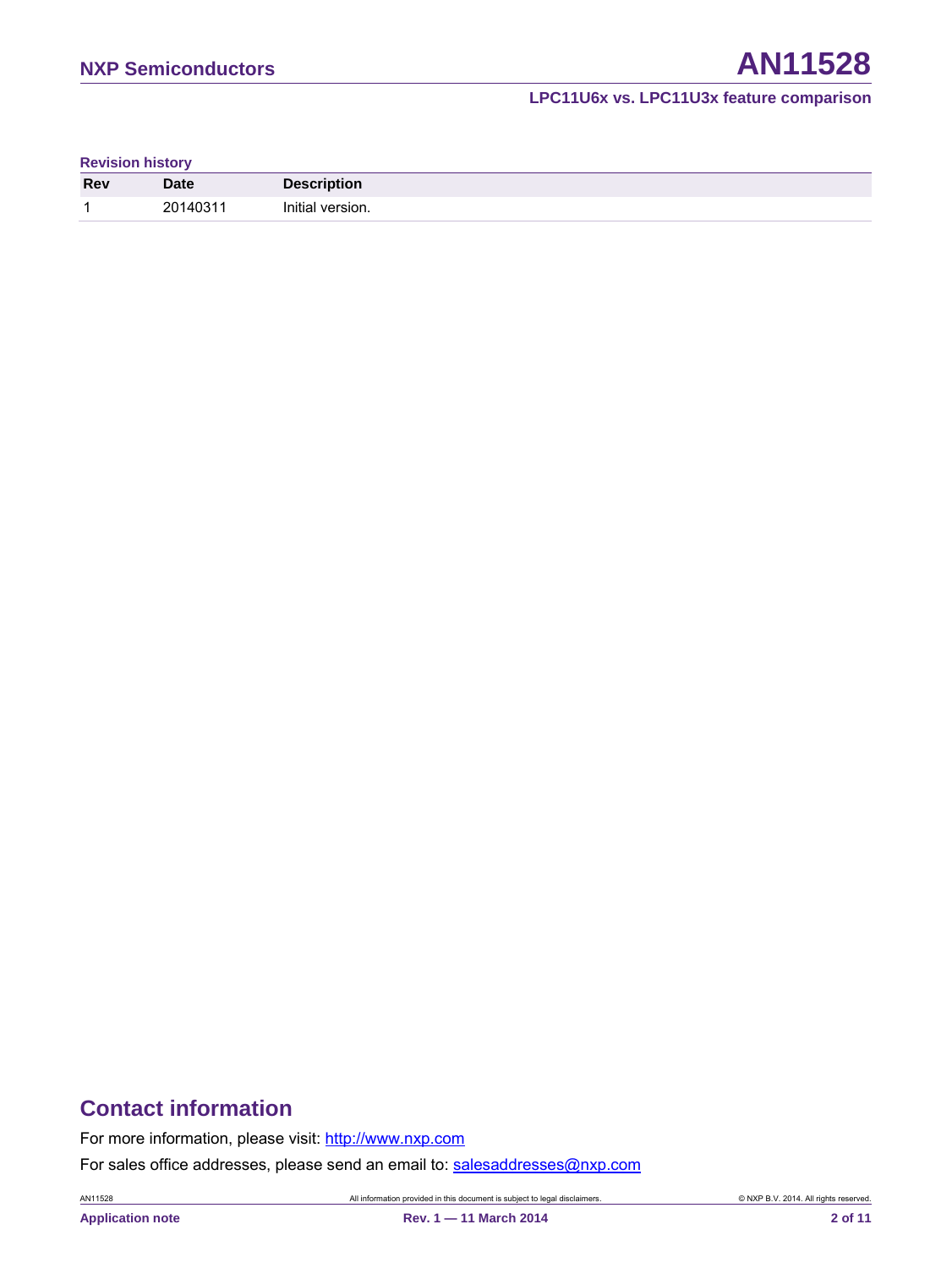# <span id="page-2-1"></span>**1. Introduction**

The LPC[1](#page-2-0)1Uxx are an ARM Cortex-M0/M0+ based<sup>1</sup>, low-cost 32-bit MCU family, designed for 8/16-bit microcontroller applications, offering performance, low power, simple instruction set and memory addressing together with reduced code size compared to existing 8/16-bit architectures.

The LPC11U3x and LPC11U6x are two series in the LPC11Uxx family that stand out due to their feature set, with the LPC11U6x being the latest series.

An important feature common to both the series is that they are equipped with highly flexible and configurable Full Speed USB 2.0 device controllers.

The LPC11U6x has some new features compared to the LPC11U3x; the details of the new features are described in the following sections:

- Processor (M0+, MTB)
- Memory size
- Operating temperature range
- Package and pin out (GPIO, Glitch free pads, XTAL w/GPIO, RSTOUT)
- I2C interface
- MinUART (wake up feature)
- USB (circuit design notice, Low-speed mode)
- 12-bit A/D converter
- State Configurable Timers (SCT)
- DMA controller
- Real-Time Clock (RTC)
- On-chip temperature sensor
- Cyclic Redundancy Check (CRC) engine

# <span id="page-2-2"></span>**2. Processor (M0+, MTB)**

The LPC11U3x is integrated with an ARM Cortex-M0 processor, whereas the LPC11U6x is integrated with an ARM Cortex-M0+ processor with the addition of the following features:

- Two-stage pipeline
- Single-cycle multiplier
- Fast single-cycle I/O port
- External debug request input is supported from MTB (Micro Trace Buffer)

# <span id="page-2-3"></span><span id="page-2-0"></span>**3. Memory size**

The LPC11U3x supports up to 128 kB of on-chip flash program memory and up to 12 kB of SRAM data memory.

The LPC11U6x supports up to 256 kB of on-chip flash program memory, up to 32 kB of SRAM data memory (SRAM0) with two additional SRAM blocks of 2 kB each (SRAM1, USB SRAM).

1. LPC11U1X/2X/3X M0-based, LPC11U6X M0+ based.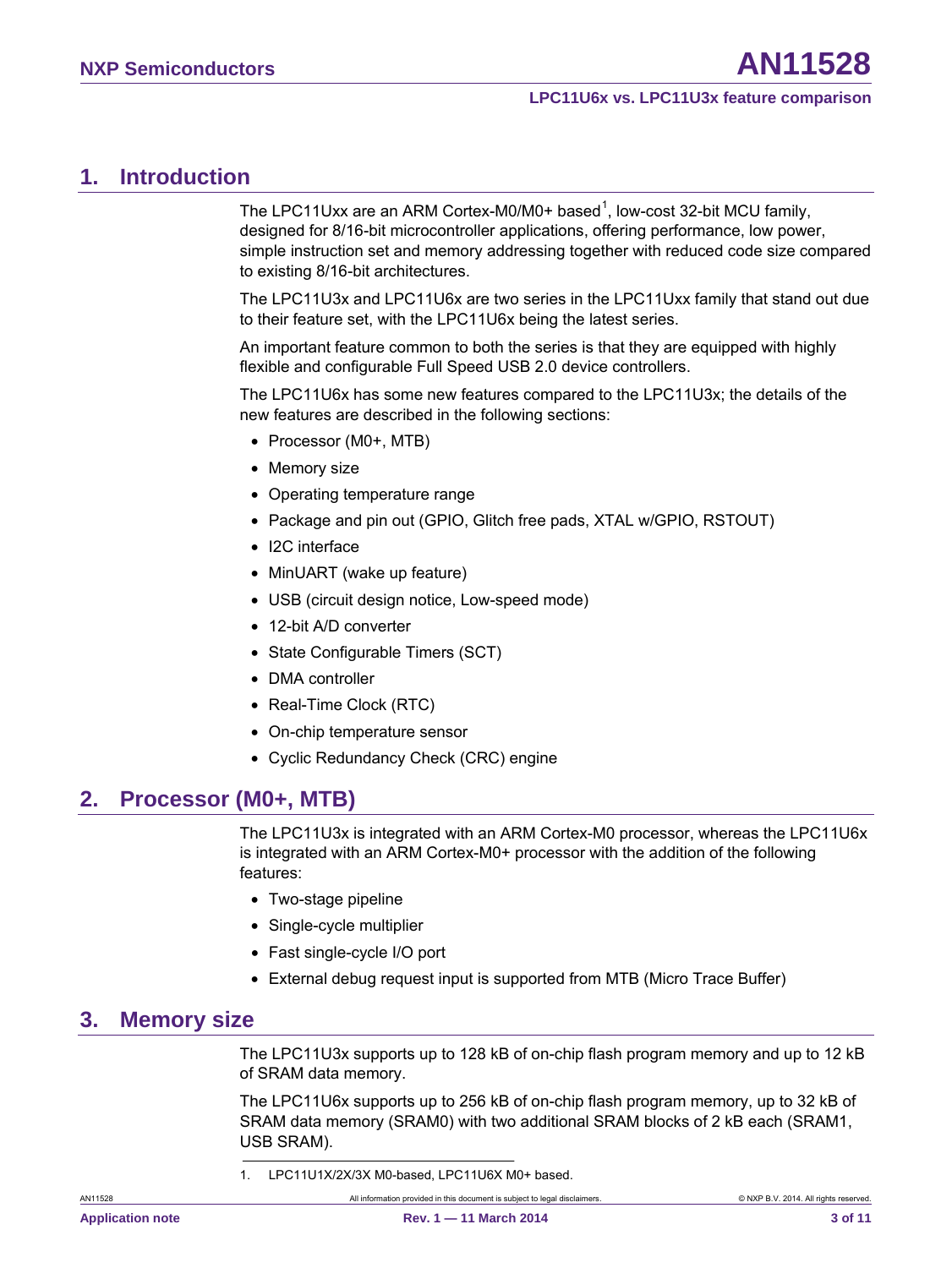# <span id="page-3-0"></span>**4. Operating temperature range**

The operating temperature range of LPC11U3x is −40 °C to +85 °C.

The operating temperature range of LPC11U6x is –40 °C to +105 °C.

# <span id="page-3-1"></span>**5. Package and pin out (GPIO, glitch-free pads, XTAL w/GPIO, RSTOUT)**

### <span id="page-3-2"></span>**5.1 LPC11U3x**

The LPC11U3x is available in LQFP64, LQFP48, TFBGA48, and HVQFN33 packages and has up to 54 General Purpose I/O (GPIO) pins.

Select pins (pins PIO0\_22, PIO0\_23, and PIO0\_11 to PIO0\_16) provide the option of turning on or off a 10 ns input glitch filter. The glitch filter is turned on by default. The RESET pin has a 20 ns glitch filter (not configurable).

XTALIN and XTALOUT are provided with dedicated pins. If an external crystal is not used, these two pins cannot be used as GPIOs.

### <span id="page-3-3"></span>**5.2 LPC11U6x**

The LPC11U6x is available in LQFP48, LQFP64, and LQFP100 packages and has up to 80 General-Purpose I/O (GPIO) pins.

All GPIO pins are equipped with a programmable digital glitch filter.

XTALIN pin is shared with GPIO PIO2\_0 and XTALOUT pin is shared with GPIO PIO2\_1.

An RSTOUT pin is added to indicate the internal reset status.

### <span id="page-3-4"></span>**6. I2C interface**

The LPC11U3x contains one I2C interface.

LPC11U6x contains two I2C interfaces.

- I2C0 is the same as LPC11U3x and supports fast mode plus with bit rates up 1Mbits/s.
- I2C1 uses standard digital pins. The I2C1 interface supports fast mode with bit rates up to 400 Kbits/s.

# <span id="page-3-5"></span>**7. MinUART (wake up feature)**

The LPC11U3x contains one USART.

The LPC11U6x contains five USARTs.

USART0 is the same as LPC11U3x.

USART1 to USART4 are MinUART which use a different register interface to achieve the same UART functionality as UART0 except for modem and smart card control.

USART3 and USART4 are available only on part LPC11U68JBD100.

Interrupts generated by the USART1/2/3/4 peripherals can wake up the processor from Deep-sleep and power-down modes if the USART is in synchronous mode or the 32 kHz mode is enabled or the CTS interrupt is enabled. This wake-up mechanism is not available with USART0.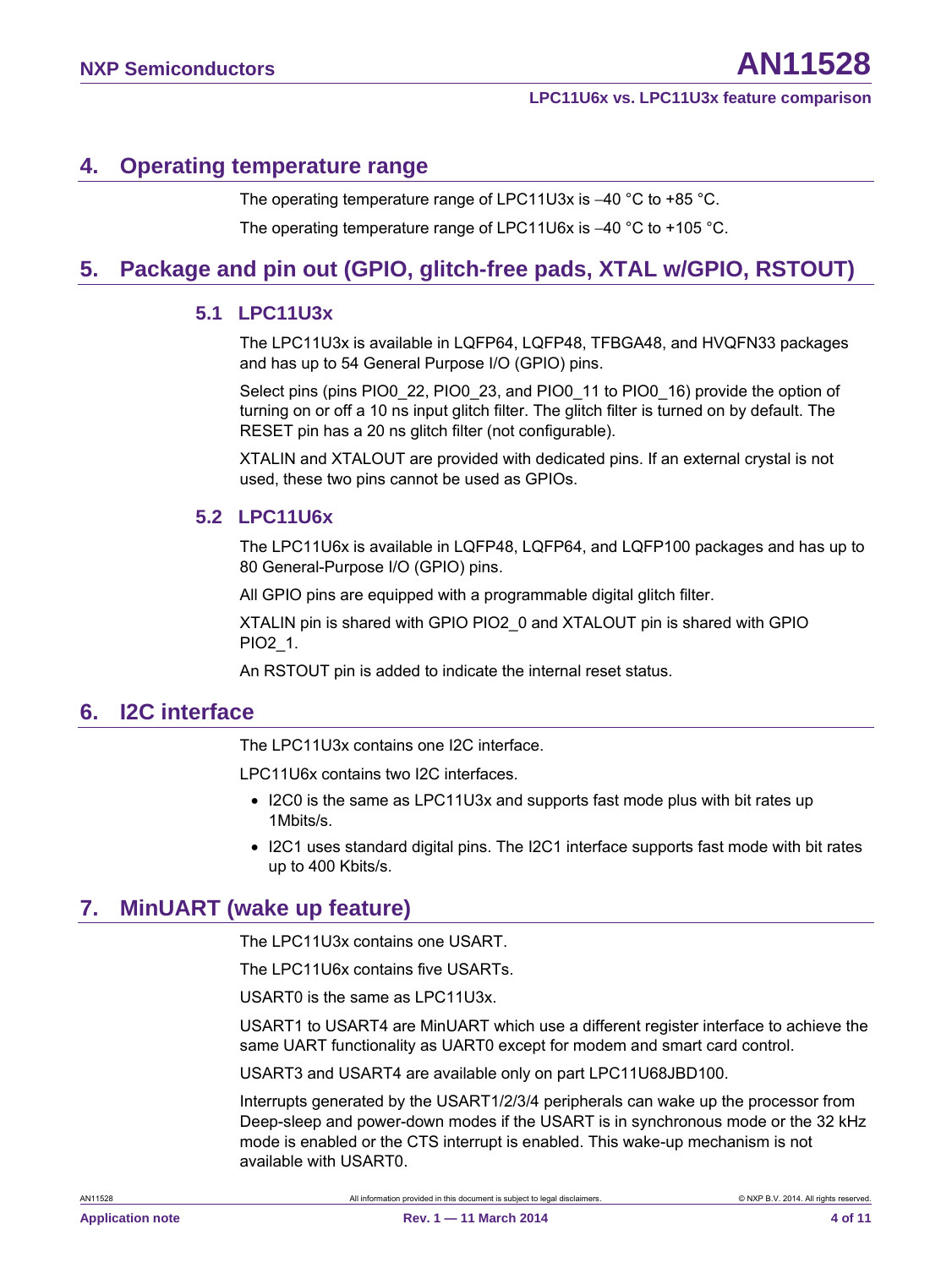# <span id="page-4-1"></span>**8. USB (circuit design notice, Low-speed mode)**

Compared to the LPC11U3x, the LPC11U6x USB controller has some new features:

- Software can control the USB CONNECT signal by setting the DCON bit in the DEVCMDSTAT register. There is no need to have a dedicated USB\_CONNECT pin on the chip.
- Supports SoftConnect through internal 1.5 k $\Omega$  pull-up resistor between USB\_DP and VDD.
- USB pads include internal SoftConnect and 33 Ω series termination resistor for USB DP and USB DM signal lines.
- Support for XTAL-less low-speed USB (1.5 Mbit/s)
- <span id="page-4-2"></span>• USB-IF Full/Low Speed Certified MCU with USB drivers in ROM.

### **8.1 USB interface circuit design reference**

Typically, the LPC11U3x USB circuit (self-powered for example) can be designed as:

<span id="page-4-0"></span>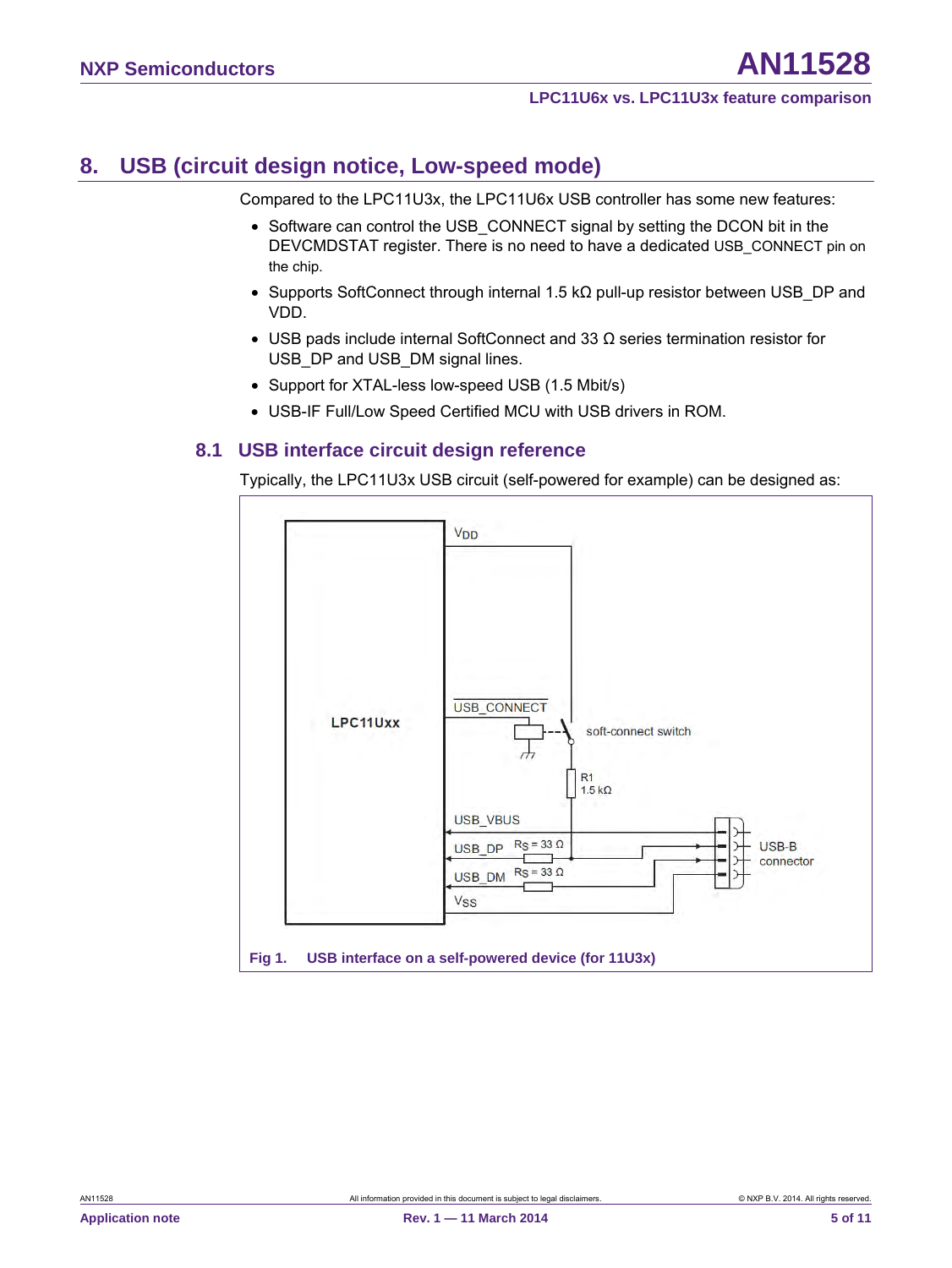



<span id="page-5-0"></span>

<span id="page-5-1"></span>As the 33  $\Omega$  termination resistor and the 1.5k  $\Omega$  pull up resistor are integrated on the chip, user does not need to provide external termination resistor and 1.5k  $\Omega$  pull up resistor. This reduces BOM and hardware cost.

For more details on the LPC11U6x USB interface design, refer to chapter 14.2 - "Suggested USB interface solutions" on the LPC11U6x datasheet.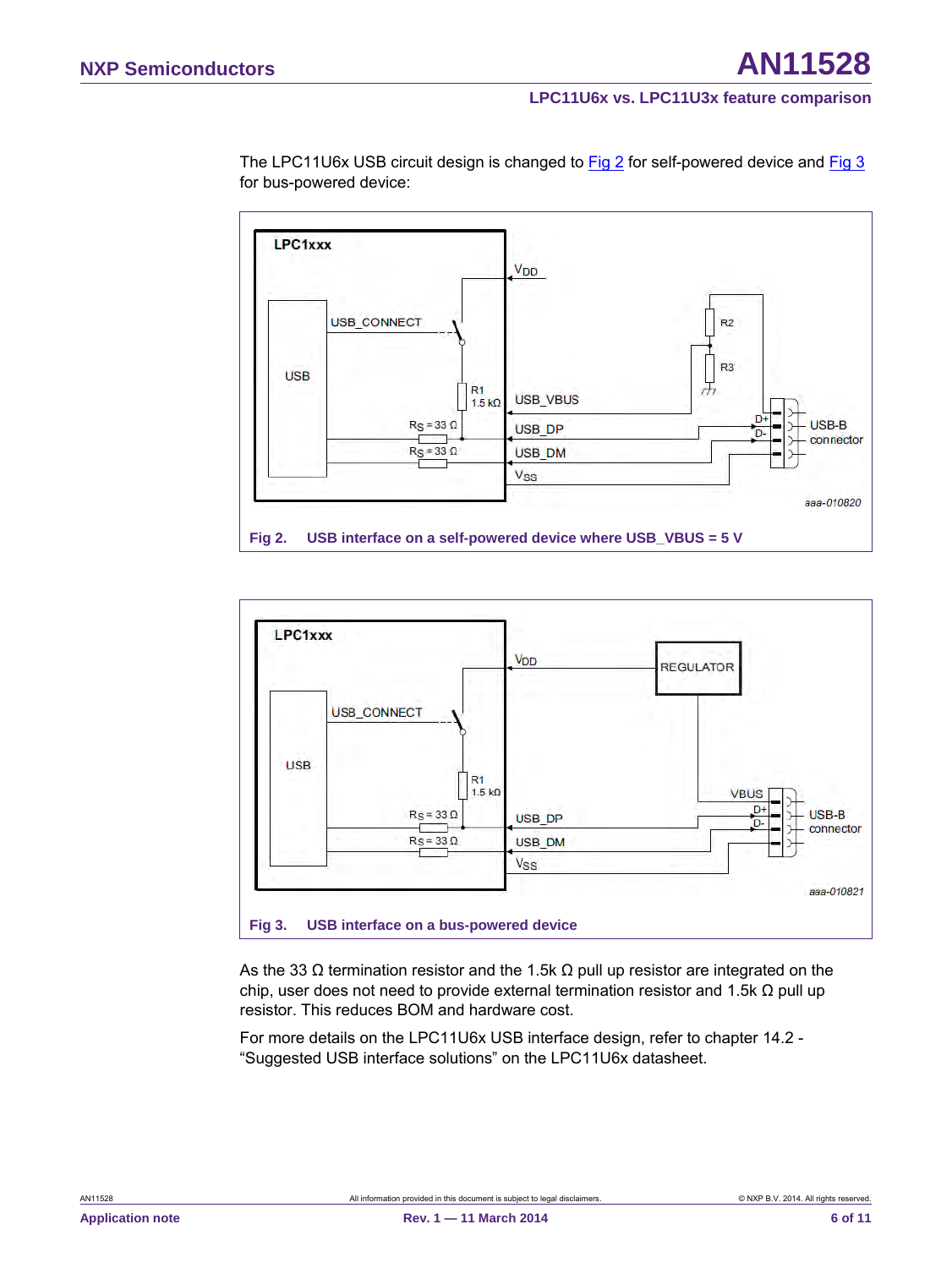### **8.2 USB low-speed operation**

<span id="page-6-1"></span>The USB device controller can be used in low-speed mode supporting 1.5 Mbit/s data exchange with a USB host controller.

To operate in low-speed mode, change the board connections as follows:

- Connect USB\_DP to the D− pin of the connector
- Connect USB DM to the D+ pin of the connector

Use the IRC as clock source for the USB PLL to generate 48 MHz, then set the USB clock divider USBCLKDIV to 8 for a 6 MHz USB clock.



<span id="page-6-0"></span>External 10 Ω resistors are recommended in low-speed mode to reduce overshoot and accommodate for 5 m cable length required for USB-IF testing.

For design details on USB Low-speed operation, refer to chapter 14.2.1 -"USB Lowspeed operation" on the LPC11U6x datasheet.

### <span id="page-6-2"></span>**9. 12-bit A/D converter**

The LPC11U3x has a 10-bit ADC with a maximum 10-bit conversion rate of 400 kSamples/s. For LPC11U3x ADC, the analog voltage supply and ADC reference voltage shared with VDD.

The LPC11U6x has a 12-bit ADC with a maximum 12-bit conversion rate of 2 MSamples/s (VDD = 2.7 V to 3.6 V) or 1 MSamples/s (VDD = 2.4 V to 2.7 V).

The LPC11U6x ADC uses dedicated pins for Analog voltage supply (VDDA) and ADC reference voltage (VREFP, VREFN).The A/D converter includes a built-in, hardware selfcalibration mode. In order to achieve the specified ADC accuracy, the A/D converter must be recalibrated, at a minimum, following every chip reset before initiating normal ADC operation.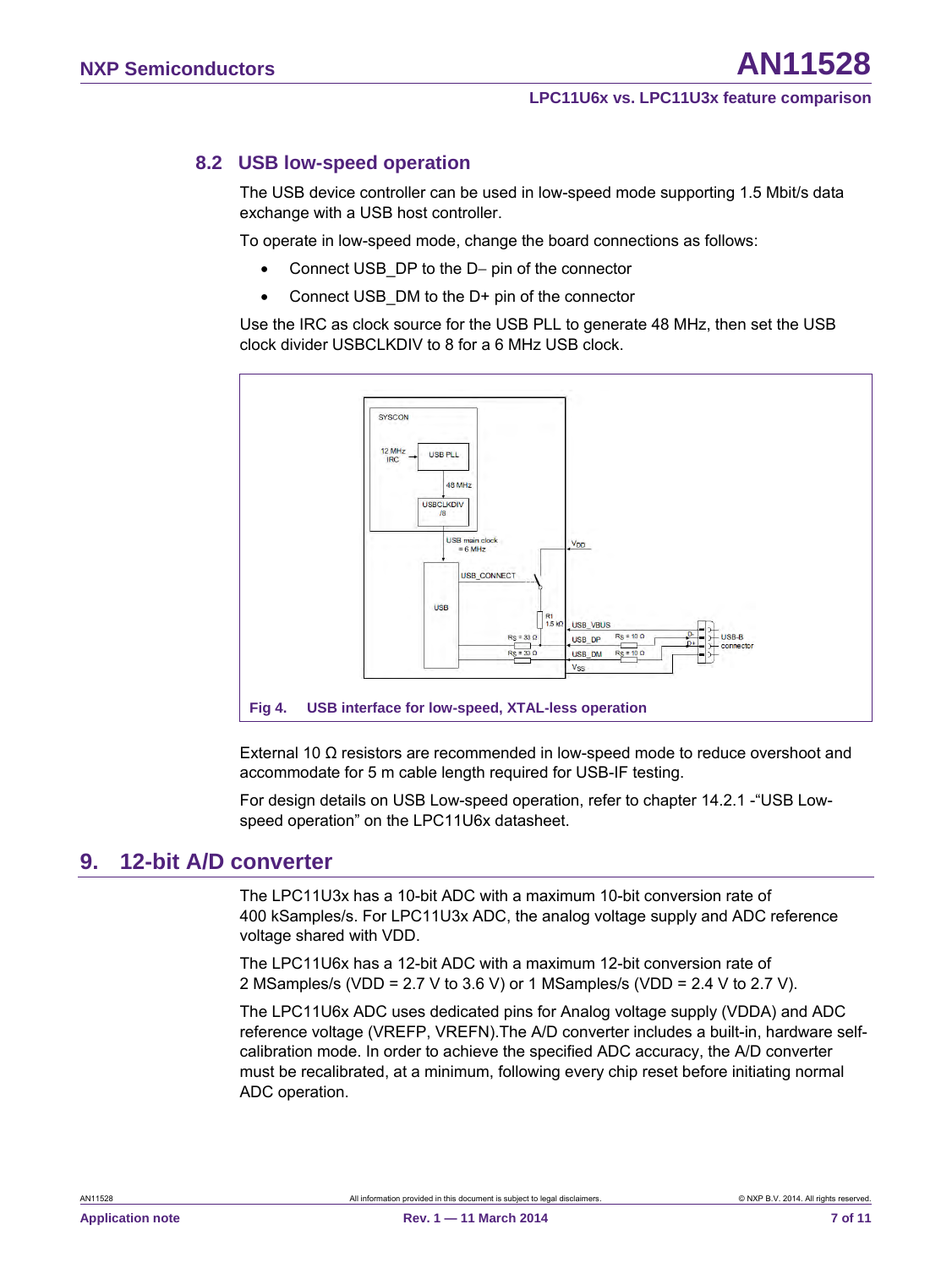# <span id="page-7-0"></span>**10. State Configurable Timers (SCT)**

LPC11U6x contains two State Configurable Timers (SCTimer0/PWM and SCTimer1/PWM).

The state configurable timer can create timed output signals such as PWM outputs triggered by programmable events. Combinations of events can be used to define timer states. The SCTimer/PWM can control the timer operations, capture inputs, change states and toggle outputs triggered entirely only by events without CPU intervention.

If multiple states are not implemented, the SCTimer/PWM simply operates as one 32-bit or two 16-bit timers with match, capture and PWM functions.

Each SCTimer/PWM supports: 4 inputs, 4 outputs, 6 events, 8 states and 5 capture/match registers.

LPC11U3x does not contain a State Configurable Timer.

### <span id="page-7-1"></span>**11. DMA controller**

LPC11U6x is integrated with a DMA controller.

The DMA controller can access all memories and the USART and SSP peripherals using DMA requests. DMA transfers can also be triggered by internal events like the ADC interrupts, timer match outputs, the pin interrupts (PINT0 and PINT1) and the SCTimer DMA requests.

# <span id="page-7-2"></span>**12. Real-Time Clock (RTC)**

LPC11U6x contains a Real-Time Clock (RTC) with 32 kHz oscillator.

The RTC resides in a separate always-on voltage domain with battery back-up. The RTC uses an independent oscillator, also located in the always-on voltage domain.

# <span id="page-7-3"></span>**13. On-chip temperature sensor**

LPC11U6x contains an on-chip temperature sensor.

The temperature sensor transducer uses an intrinsic p-n junction diode reference and outputs a CTAT voltage (Complement to Absolute Temperature). The output voltage varies inversely with device temperature with an absolute accuracy of better than 5°C over the full temperature range (−40 °C to +105 °C).

After power-up and after switching the input channels of the ADC, the temperature sensor output must be allowed to settle to its stable value before it can be used as an accurate ADC input.

For an accurate measurement of the temperature sensor by the ADC, the ADC must be configured in single-channel burst mode. The last value of a nine-conversion (or more) burst provides an accurate result.

# <span id="page-7-4"></span>**14. Cyclic Redundancy Check (CRC) engine**

A CRC engine is available on the LPC11U6x.

The Cyclic Redundancy Check generator with programmable polynomial settings supports several CRC standards commonly used (CRC-CCITT, CRC-16, and CRC-32).

The LPC11U3x does not have a CRC engine.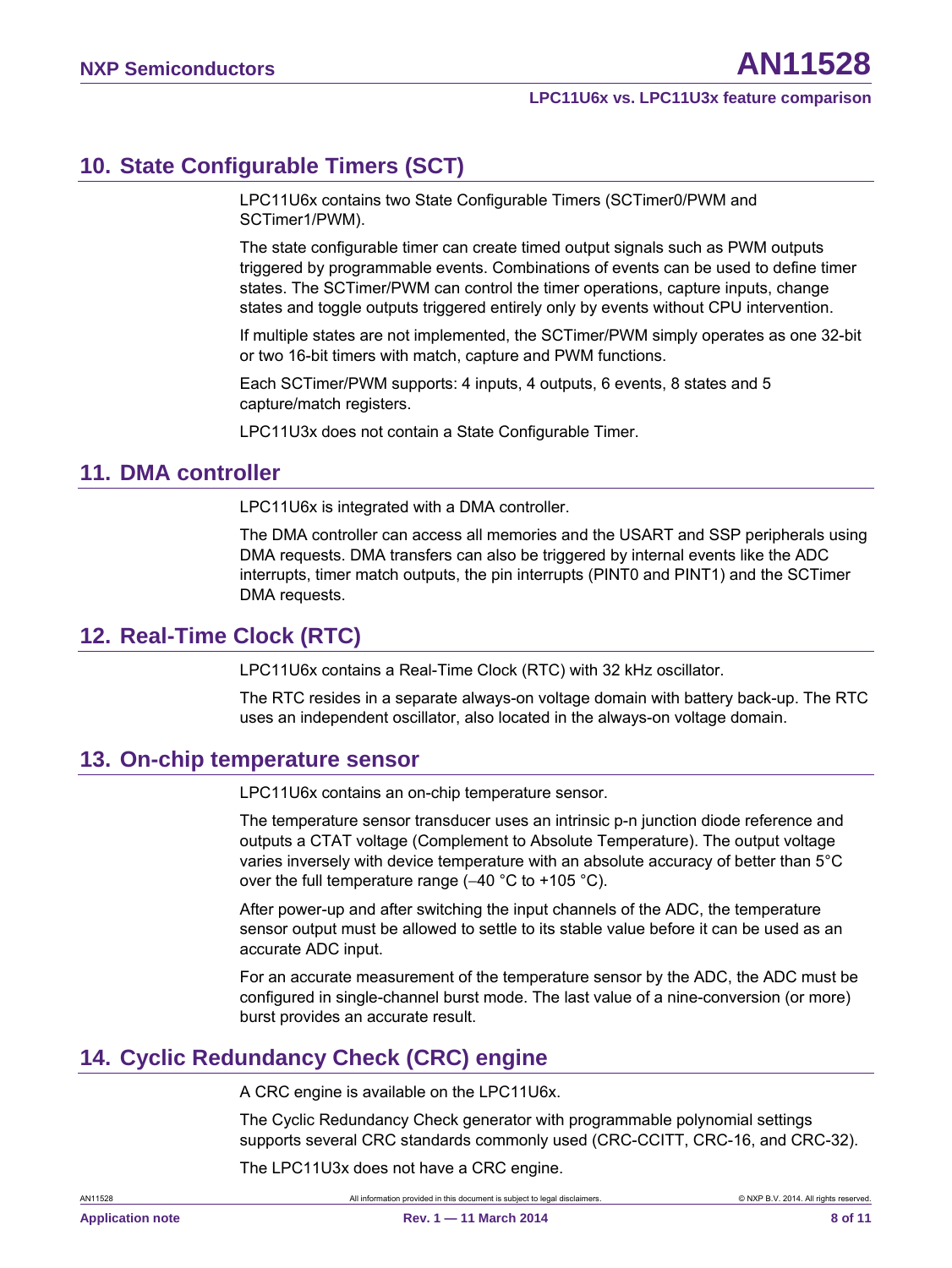# <span id="page-8-0"></span>**15. Legal information**

### <span id="page-8-1"></span>**15.1 Definitions**

**Draft —** The document is a draft version only. The content is still under internal review and subject to formal approval, which may result in modifications or additions. NXP Semiconductors does not give any representations or warranties as to the accuracy or completeness of information included herein and shall have no liability for the consequences of use of such information.

# <span id="page-8-2"></span>**15.2 Disclaimers**

**Limited warranty and liability —** Information in this document is believed to be accurate and reliable. However, NXP Semiconductors does not give any representations or warranties, expressed or implied, as to the accuracy or completeness of such information and shall have no liability for the consequences of use of such information. NXP Semiconductors takes no responsibility for the content in this document if provided by an information source outside of NXP Semiconductors.

In no event shall NXP Semiconductors be liable for any indirect, incidental, punitive, special or consequential damages (including - without limitation lost profits, lost savings, business interruption, costs related to the removal or replacement of any products or rework charges) whether or not such damages are based on tort (including negligence), warranty, breach of contract or any other legal theory.

Notwithstanding any damages that customer might incur for any reason whatsoever, NXP Semiconductors' aggregate and cumulative liability towards customer for the products described herein shall be limited in accordance with the Terms and conditions of commercial sale of NXP **Semiconductors** 

**Right to make changes —** NXP Semiconductors reserves the right to make changes to information published in this document, including without limitation specifications and product descriptions, at any time and without notice. This document supersedes and replaces all information supplied prior to the publication hereof.

**Suitability for use —** NXP Semiconductors products are not designed, authorized or warranted to be suitable for use in life support, life-critical or safety-critical systems or equipment, nor in applications where failure or malfunction of an NXP Semiconductors product can reasonably be expected to result in personal injury, death or severe property or environmental damage. NXP Semiconductors and its suppliers accept no liability for inclusion and/or use of NXP Semiconductors products in such equipment or applications and therefore such inclusion and/or use is at the customer's own risk.

**Applications —** Applications that are described herein for any of these products are for illustrative purposes only. NXP Semiconductors makes no representation or warranty that such applications will be suitable for the specified use without further testing or modification.

Customers are responsible for the design and operation of their applications and products using NXP Semiconductors products, and NXP

Semiconductors accepts no liability for any assistance with applications or customer product design. It is customer's sole responsibility to determine whether the NXP Semiconductors product is suitable and fit for the customer's applications and products planned, as well as for the planned application and use of customer's third party customer(s). Customers should provide appropriate design and operating safeguards to minimize the risks associated with their applications and products.

NXP Semiconductors does not accept any liability related to any default, damage, costs or problem which is based on any weakness or default in the customer's applications or products, or the application or use by customer's third party customer(s). Customer is responsible for doing all necessary testing for the customer's applications and products using NXP Semiconductors products in order to avoid a default of the applications and the products or of the application or use by customer's third party customer(s). NXP does not accept any liability in this respect.

**Export control —** This document as well as the item(s) described herein may be subject to export control regulations. Export might require a prior authorization from competent authorities.

**Evaluation products —** This product is provided on an "as is" and "with all faults" basis for evaluation purposes only. NXP Semiconductors, its affiliates and their suppliers expressly disclaim all warranties, whether express, implied or statutory, including but not limited to the implied warranties of noninfringement, merchantability and fitness for a particular purpose. The entire risk as to the quality, or arising out of the use or performance, of this product remains with customer.

In no event shall NXP Semiconductors, its affiliates or their suppliers be liable to customer for any special, indirect, consequential, punitive or incidental damages (including without limitation damages for loss of business, business interruption, loss of use, loss of data or information, and the like) arising out the use of or inability to use the product, whether or not based on tort (including negligence), strict liability, breach of contract, breach of warranty or any other theory, even if advised of the possibility of such damages.

Notwithstanding any damages that customer might incur for any reason whatsoever (including without limitation, all damages referenced above and all direct or general damages), the entire liability of NXP Semiconductors, its affiliates and their suppliers and customer's exclusive remedy for all of the foregoing shall be limited to actual damages incurred by customer based on reasonable reliance up to the greater of the amount actually paid by customer for the product or five dollars (US\$5.00). The foregoing limitations, exclusions and disclaimers shall apply to the maximum extent permitted by applicable law, even if any remedy fails of its essential purpose.

### <span id="page-8-3"></span>**15.3 Trademarks**

Notice: All referenced brands, product names, service names and trademarks are property of their respective owners.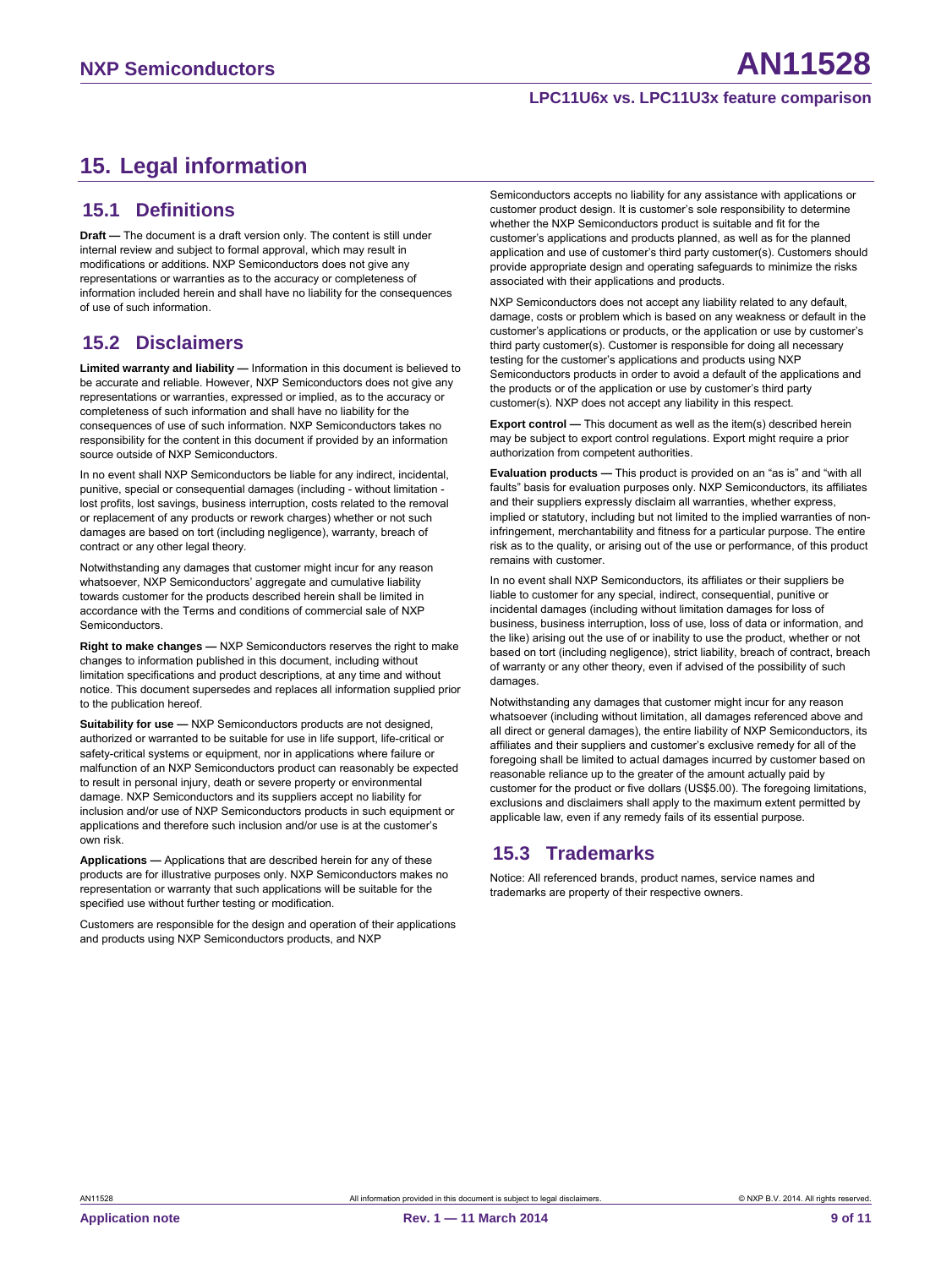# <span id="page-9-0"></span>**16. List of figures**

| Fig 1. | USB interface on a self-powered device (for  |  |
|--------|----------------------------------------------|--|
| Fig 2. | USB interface on a self-powered device where |  |
| Fig 3. | USB interface on a bus-powered device6       |  |
| Fig 4. | USB interface for low-speed, XTAL-less       |  |